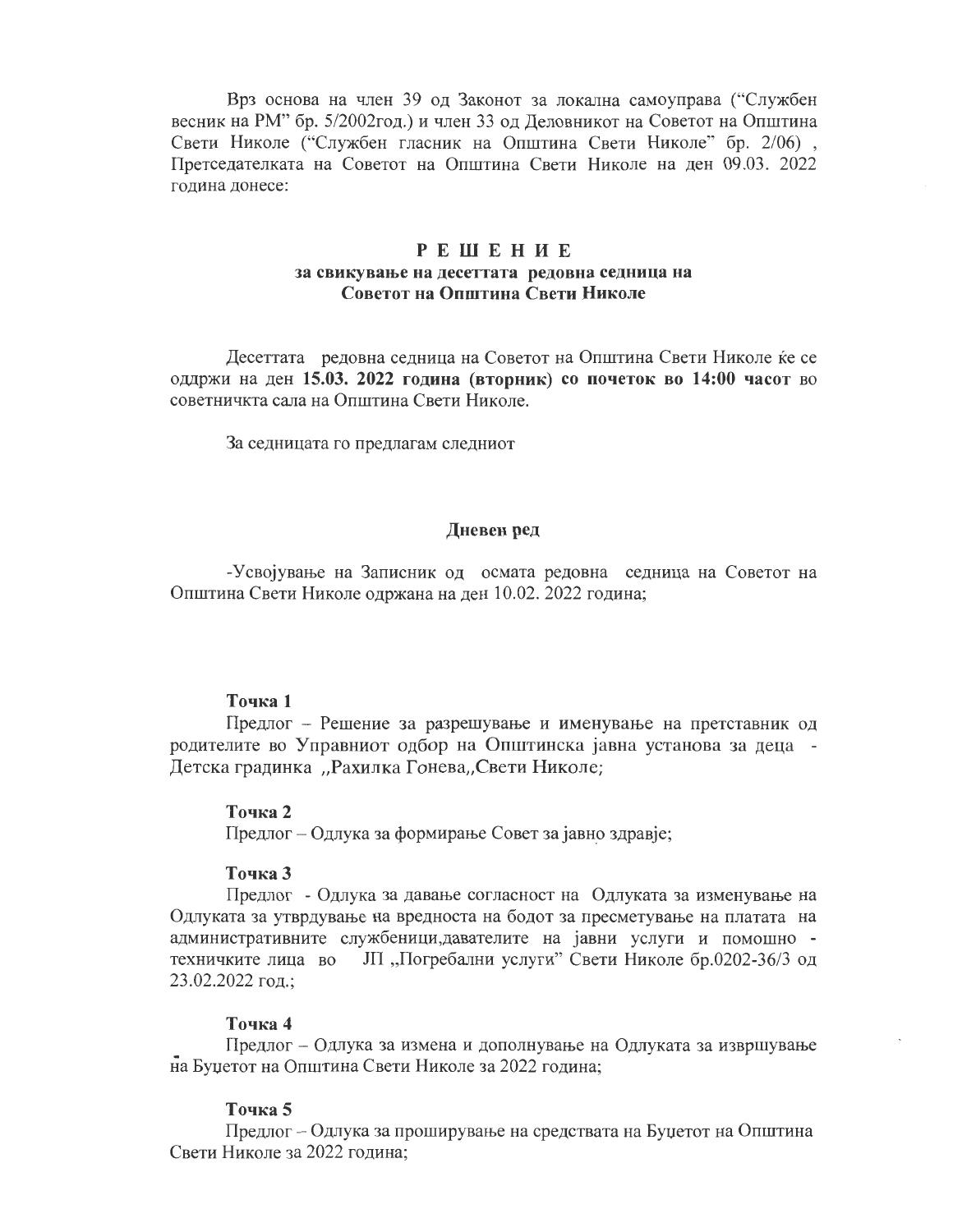## Точка б

Предлог – Одлука за измена и дополнување на Одлуката за определувања на имиња на улици во Општина Свети Николе;

### Точка 7

3авршна сметка за 2021 година на Дом на култура "Крсте Мисирков " Свети Николе:

#### Точка 8

Завршна сметка на ОУ Народен Музеј Свети Николе за 2021 година;

#### Точка 9

Завршна сметка на Јавната општинска установа за деца - Детска градинка "Рахилка Гонева,, Свети Николе за 2021 година;

#### Точка 10

Завршна сметка на ООУ "Кирил и Методиј, Свети Николе за 2021 година;

# Точка 11

Завршна сметка на ООУ "Гоце Делчев,, Свети Николе за 2021 година;

### Точка 12

Завршна сметка на ООУ "Даме Груев,, с. Ерџелија за 2021 година;

# Точка 13

Завршна сметка на СОУ "Кочо Рацин,, Свети Николе за 2021 година;

### Точка 14

Завршна сметка за ЈКП "Комуналец, Свети Николе за период од 01.01. 2021 година до 31.12.2021 година;

## Точка 15

Завршна сметка за ЈКП "Единство, ПО Свети Николе за период од 01.01. 2021 година до 31.12.2021 година;

### Точка 16

Извештај за материјално-финансиското работење со завршна сметка за период од 01.01. 2021 до 31.12. 2021 година на ЈП "Погребални услуги, Свети Николе:

## Точка 17

Извештај за реализација на Општина Свети Николе за четврт квартал за 2021 година:

## Точка 18

Квартален извештај за извршување на буџетот на Општина Свети Николе за извештајниот период (комулативно) за четврт квартал од 01.01.2021 година до 31.12. 2021 година: